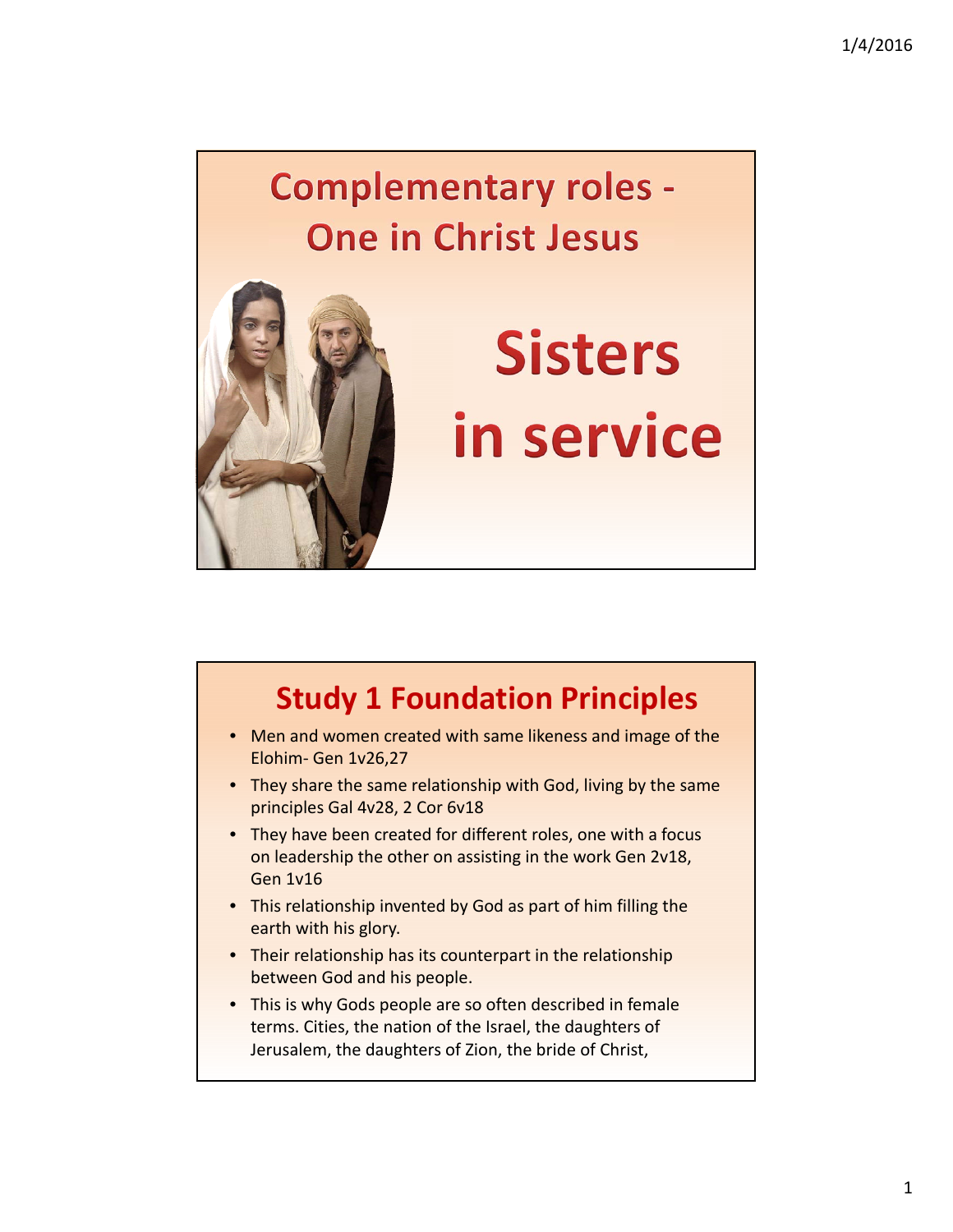## **Priscilla and Aquila**

- Ac 18:2 And found a certain Jew named **Aquila**, born in Pontus, lately come from Italy, with his wife Priscilla; (because that Claudius had commanded all Jews to depart from Rome:) and came unto them.
- Ac 18:18 And Paul after this tarried there yet a good while, and then took his leave of the brethren, and sailed thence into Syria, and with him **Priscilla** and Aquila; having shorn his head in Cenchrea: for he had a vow.
- Ac 18:26 And he began to speak boldly in the synagogue: whom when **Aquila** and Priscilla had heard, they took him unto them, and expounded unto him the way of God more perfectly.
- Ro 16:3 Greet **Priscilla** and Aquila my helpers in Christ Jesus:
- 1Co 16:19 The ecclesias of Asia salute you. **Aquila** and Priscilla salute you much in the Lord, with the ecclesia that is in their house.
- 2Ti 4:19 Salute **Prisca** and Aquila, and the household of Onesiphorus.